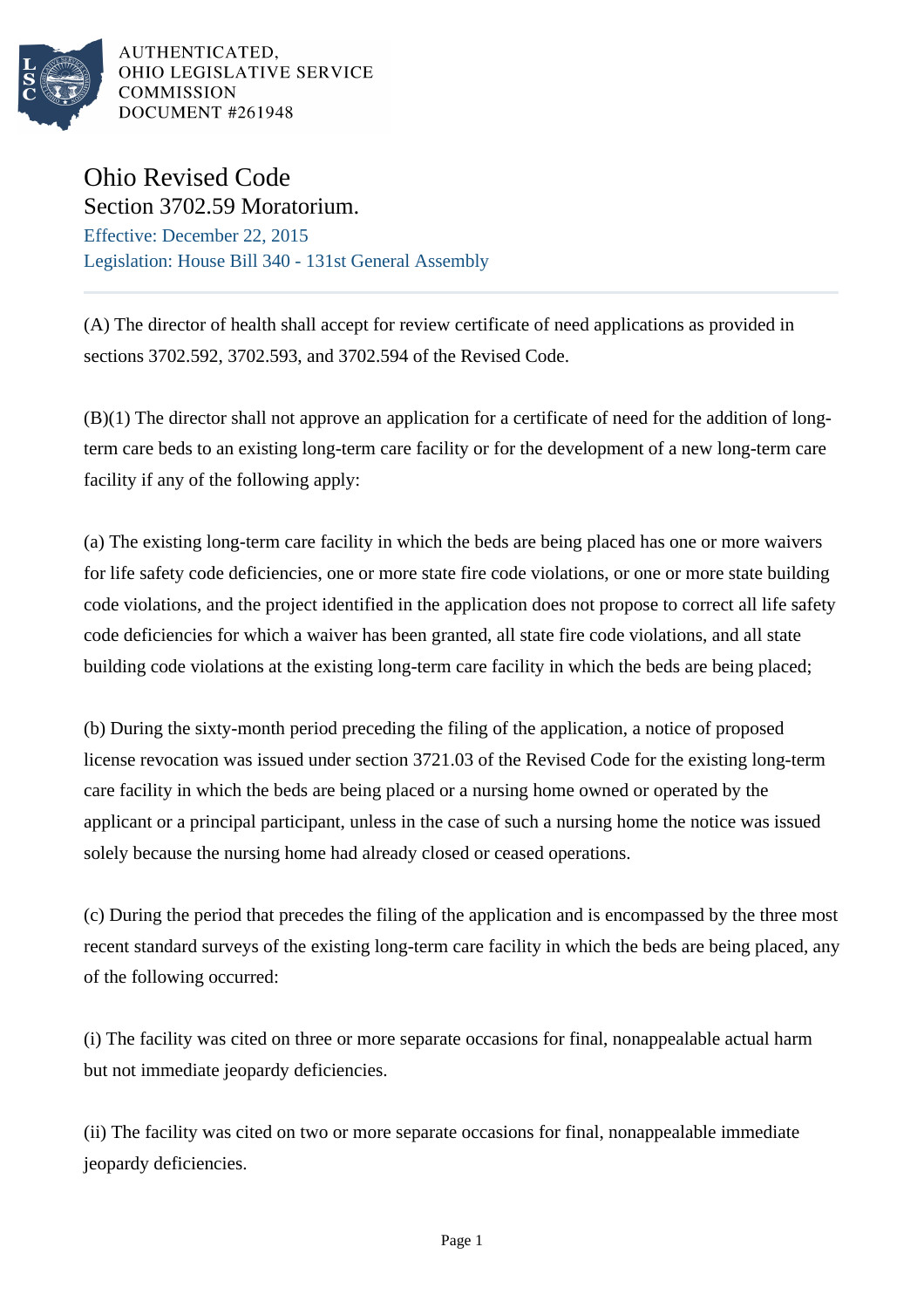

AUTHENTICATED, OHIO LEGISLATIVE SERVICE **COMMISSION** DOCUMENT #261948

(iii) The facility was cited on two separate occasions for final, nonappealable actual harm but not immediate jeopardy deficiencies and on one occasion for a final, nonappealable immediate jeopardy deficiency.

(d) More than two nursing homes owned or operated in this state by the applicant or a principal participant or, if the applicant or a principal participant owns or operates more than twenty nursing homes in this state, more than ten per cent of those nursing homes, were each cited during the period that precedes the filing of the application for the certificate of need and is encompassed by the three most recent standard surveys of the nursing homes that were so cited in any of the following manners:

(i) On three or more separate occasions for final, nonappealable actual harm but not immediate jeopardy deficiencies;

(ii) On two or more separate occasions for final, nonappealable immediate jeopardy deficiencies;

(iii) On two separate occasions for final, nonappealable actual harm but not immediate jeopardy deficiencies and on one occasion for a final, nonappealable immediate jeopardy deficiency.

(2) In applying divisions  $(B)(1)(a)$  to (d) of this section, the director shall not consider deficiencies or violations cited before the applicant or a principal participant acquired or began to own or operate the long-term care facility at which the deficiencies or violations were cited. The director may disregard deficiencies and violations cited after the long-term care facility was acquired or began to be operated by the applicant or a principal participant if the deficiencies or violations were attributable to circumstances that arose under the previous owner or operator and the applicant or principal participant has implemented measures to alleviate the circumstances. In the case of an application proposing development of a new long-term care facility by relocation of beds, the director shall not consider deficiencies or violations that were solely attributable to the physical plant of the existing long-term care facility from which the beds are being relocated.

(C) The director also shall accept for review any application for the conversion of infirmary beds to long-term care beds if the infirmary meets all of the following conditions: